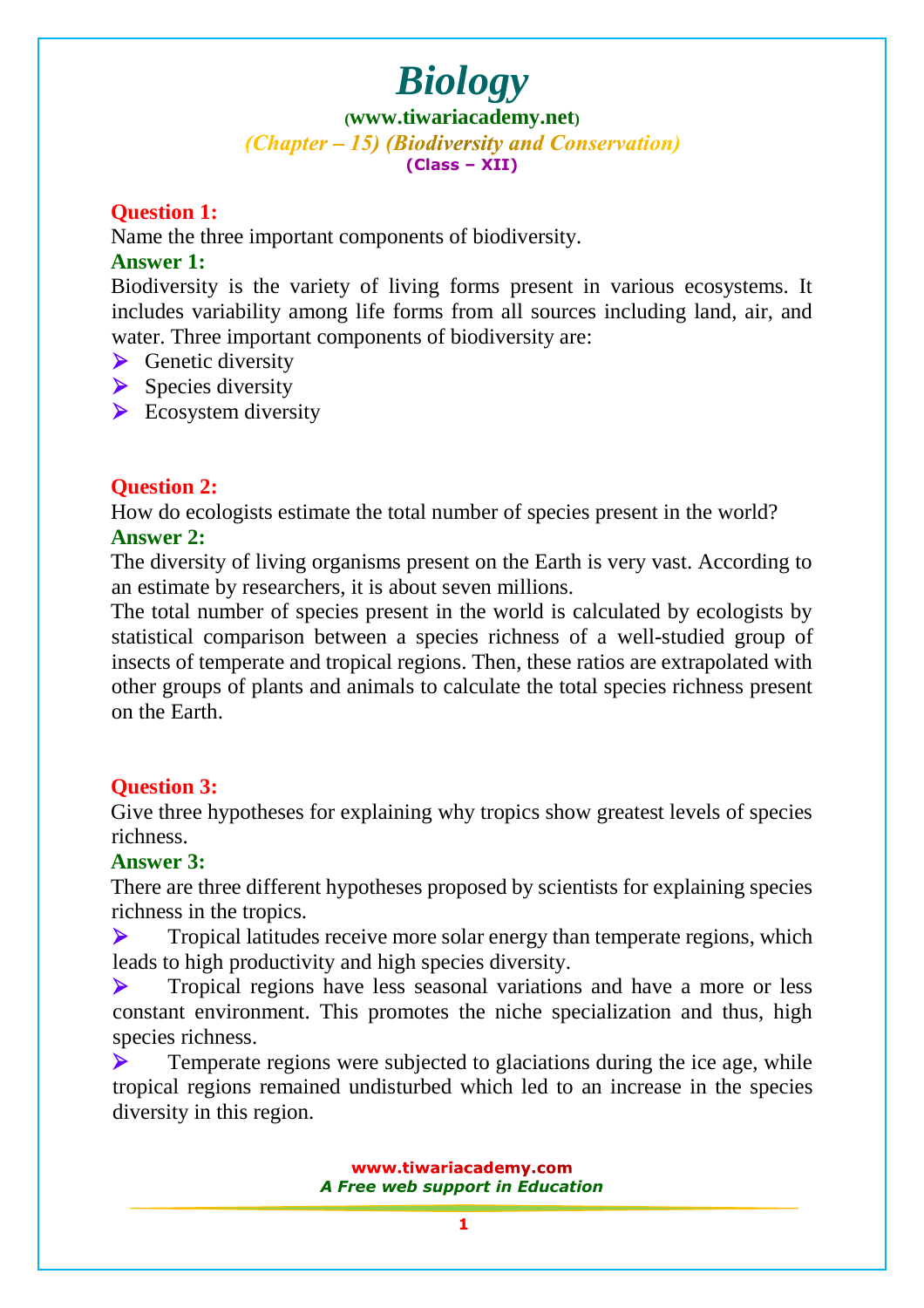**([www.tiwariacademy.net](http://www.tiwariacademy.net/))**

(Chapter – 15) (Biodiversity and Conservation) **(Class – XII)**

#### **Question 4:**

What is the significance of the slope of regression in a species – area relationship? **Answer 4:**

The slope of regression (z) has a great significance in order to find a species-area relationship. It has been found that in smaller areas (where the species-area relationship is analysed), the value of slopes of regression is similar regardless of the taxonomic group or the region. However, when a similar analysis is done in larger areas, then the slope of regression is much steeper.

#### **Question 5:**

What are the major causes of species losses in a geographical region? **Answer 5:**

Biodiversity is the variety of living forms present in various ecosystems. It includes variability among life forms from all sources including land, air, and water. Biodiversity around the world is declining at a very fast pace. The following are the major causes for the loss of biodiversity around the world.

- *Habitat loss and fragmentation:* Habitats of various organisms are altered or destroyed by uncontrolled and unsustainable human activities such as deforestation, slash and burn agriculture, mining, and urbanization. This results in the breaking up of the habitat into small pieces, which effects the movement of migratory animals and also, decreases the genetic exchange between populations leading to a declination of species.
- *Over-exploitation:* Due to over-hunting and over-exploitation of various plants and animals by humans, many species have become endangered or extinct (such as the tiger and the passenger pigeon).
- *Alien species Invasions:* Accidental or intentional introduction of nonnative species into a [habitat has also led to the decl](www.tiwariacademy.com)ination or extinction of indigenous species. For example, the Nile perch introduced in Lake Victoria in Kenya led to the extinction of more than two hundred species of native fish in the lake.
- *Co−extinction:* In a native habitat, one species is connected to the other in an intricate network. The extinction of one species causes the extinction of other species, which is associated with it in an obligatory way. For example, the extinction of the host will cause the extinction of its parasites.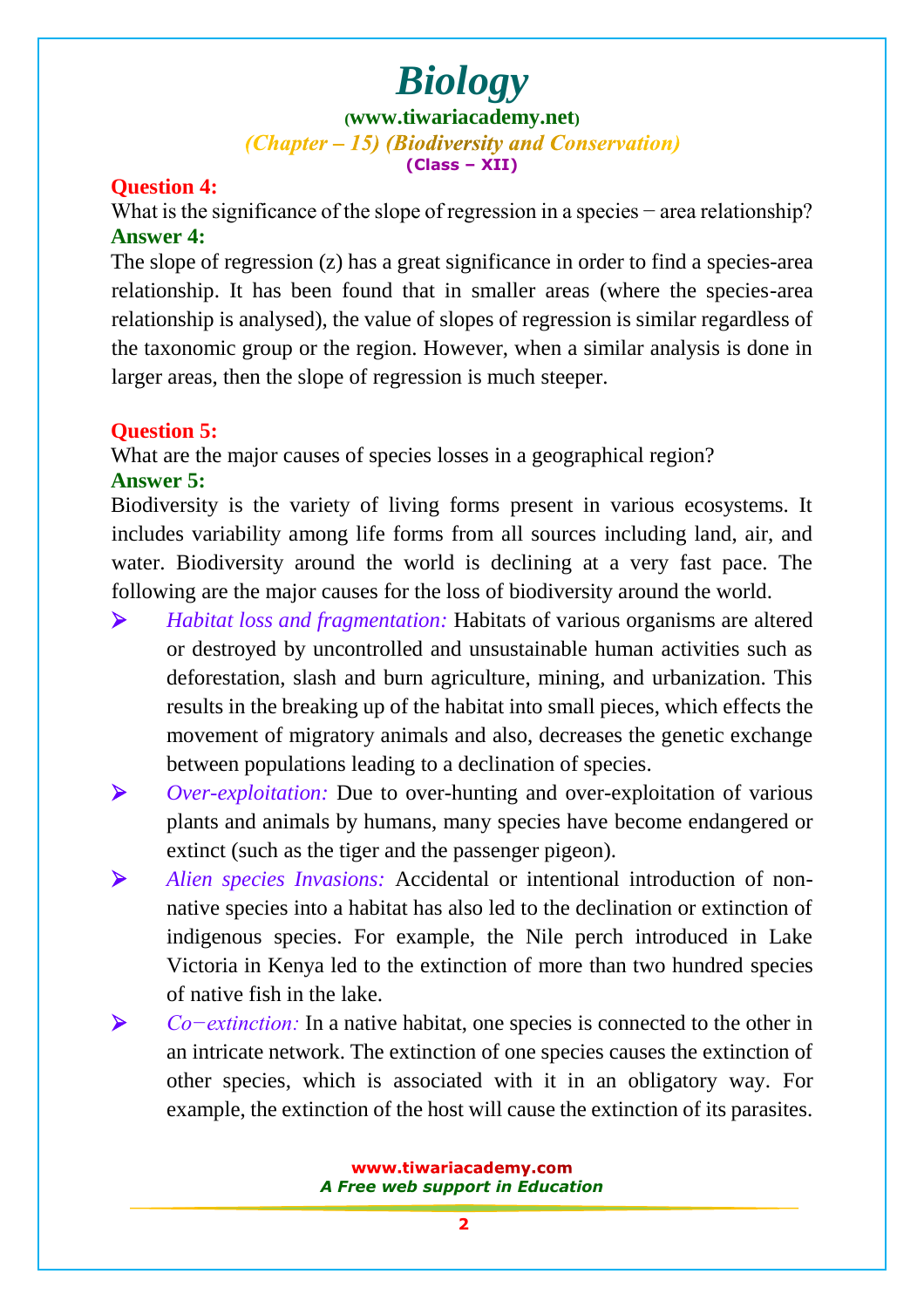**([www.tiwariacademy.net](http://www.tiwariacademy.net/))**

(Chapter – 15) (Biodiversity and Conservation) **(Class – XII)**

#### **Question 6:**

How is biodiversity important for ecosystem functioning? **Answer 6:**

An ecosystem with high species diversity is much more stable than an ecosystem with low species diversity. Also, high biodiversity makes the ecosystem more stable in productivity and more resistant towards disturbances such as alien species invasions and floods.

If an ecosystem is rich in biodiversity, then the ecological balance would not get affected. As we all know, various trophic levels are connected through food chains. If any one organism or all organisms of any one trophic level is killed, then it will disrupt the entire food chain. For example, in a food chain, if all plants are killed, then all deer's will die due to the lack of food. If all deer's are dead, soon the tigers will also d[ie. Therefore, it can b](www.tiwariacademy.com)e concluded that if an ecosystem is rich in species, then there will be other food alternatives at each trophic level which would not allow any organism to die due to the absence of their food resource.

Hence, biodiversity plays an important role in maintaining the health and ecological balance of an ecosystem.

#### **Question 7:**

What are sacred groves? What is their role in conservation?

#### **Answer 7:**

Sacred groves are tracts of forest which are regenerated around places of worship. Sacred groves are found in Rajasthan, Western Ghats of Karnataka and Maharashtra, Meghalaya and Madhya Pradesh. Sacred groves help in the protection of many rare, threatened, and endemic species of plants and animals found in an area. The process of deforestation is strictly prohibited in this region by tribals. Hence, the sacred grove biodiversity is a rich area.

#### **Question 8:**

Among the ecosystem services are control of floods and soil erosion. How is this achieved by the biotic components of the ecosystem?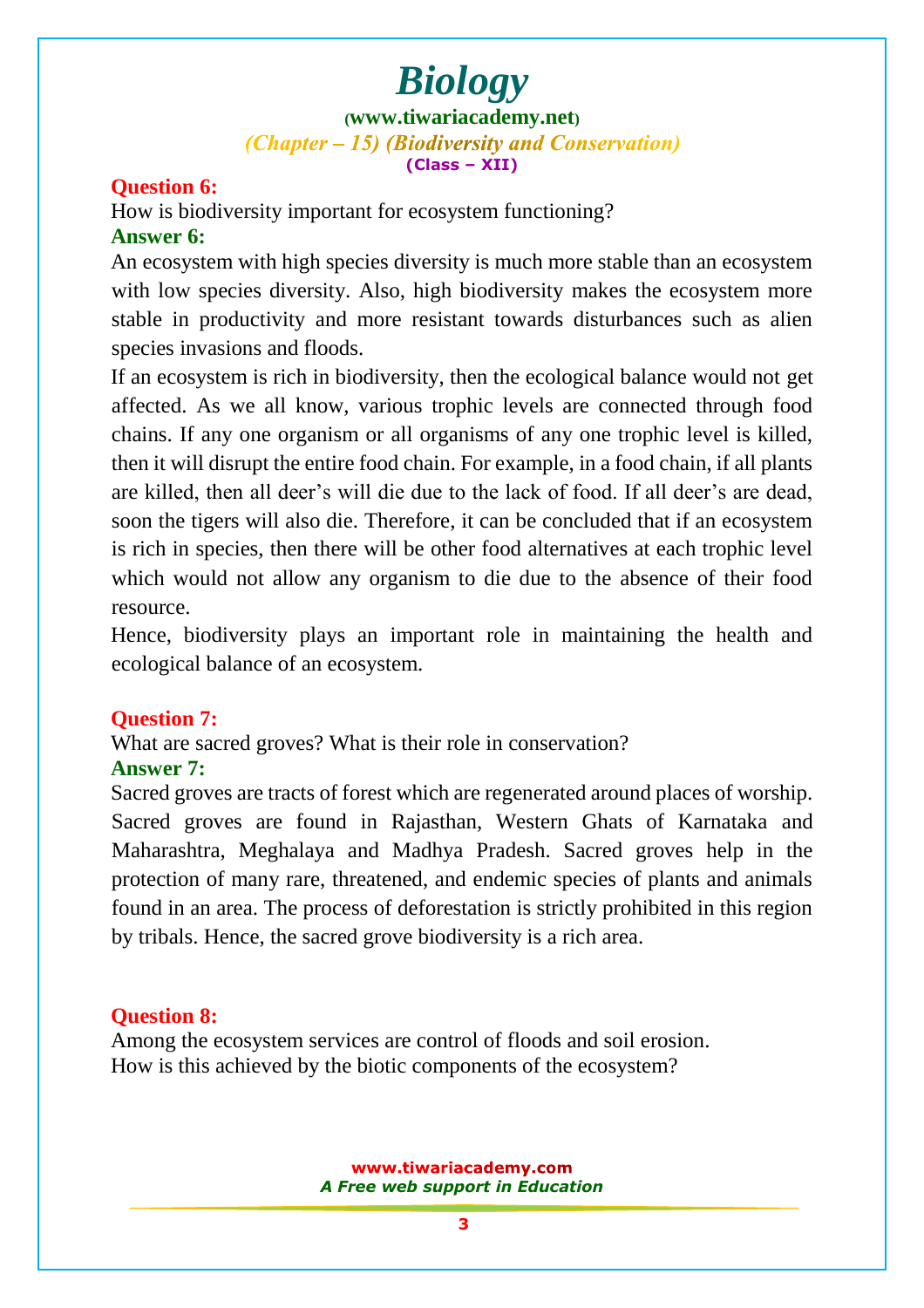**([www.tiwariacademy.net](http://www.tiwariacademy.net/))** (Chapter – 15) (Biodiversity and Conservation) **(Class – XII)**

#### **Answer 8:**

The biotic components of an ecosystem include the living organisms such as plants and animals. Plants play a very important role in controlling floods and soil erosion. The roots of plants hold the soil particles together, thereby preventing the top layer of the soil to get eroded by wind or running water. The roots also make the soil porous, thereby allowing ground water infiltration and preventing floods. Hence, plants are able to prevent soil erosion and natural calamities such as floods and droughts. They also increase the fertility of soil and biodiversity.

#### **Question 9:**

What measures, as an individual, you would take to reduce environmental pollution?

#### **Answer 9:**

The following initiatives can be taken to prevent environmental pollution: *Measures for preventing Air pollution*

- $\triangleright$  Planting more trees
- $\triangleright$  Use of clean and renewable energy sources such as CNG and bio-fuels
- $\triangleright$  Reducing the use of fossil fuels
- $\triangleright$  Use of catalytic converters in automobiles

*Measures for preventing water pollution*

- $\checkmark$  Optimizing the use of water
- $\checkmark$  Using kitchen waste water in gardening and other household purposes

#### *Measures for controlling Noise pollution*

- Avoid burning crackers on Diwali
- **Plantation of more trees**

#### *Measures for decreasing solid w[aste generat](www.tiwariacademy.com)ion*

- Segregation of waste
- Recycling and reuse of plastic and paper
- $\checkmark$  Composting of biodegradable kitchen waste
- Reducing the use of plastics